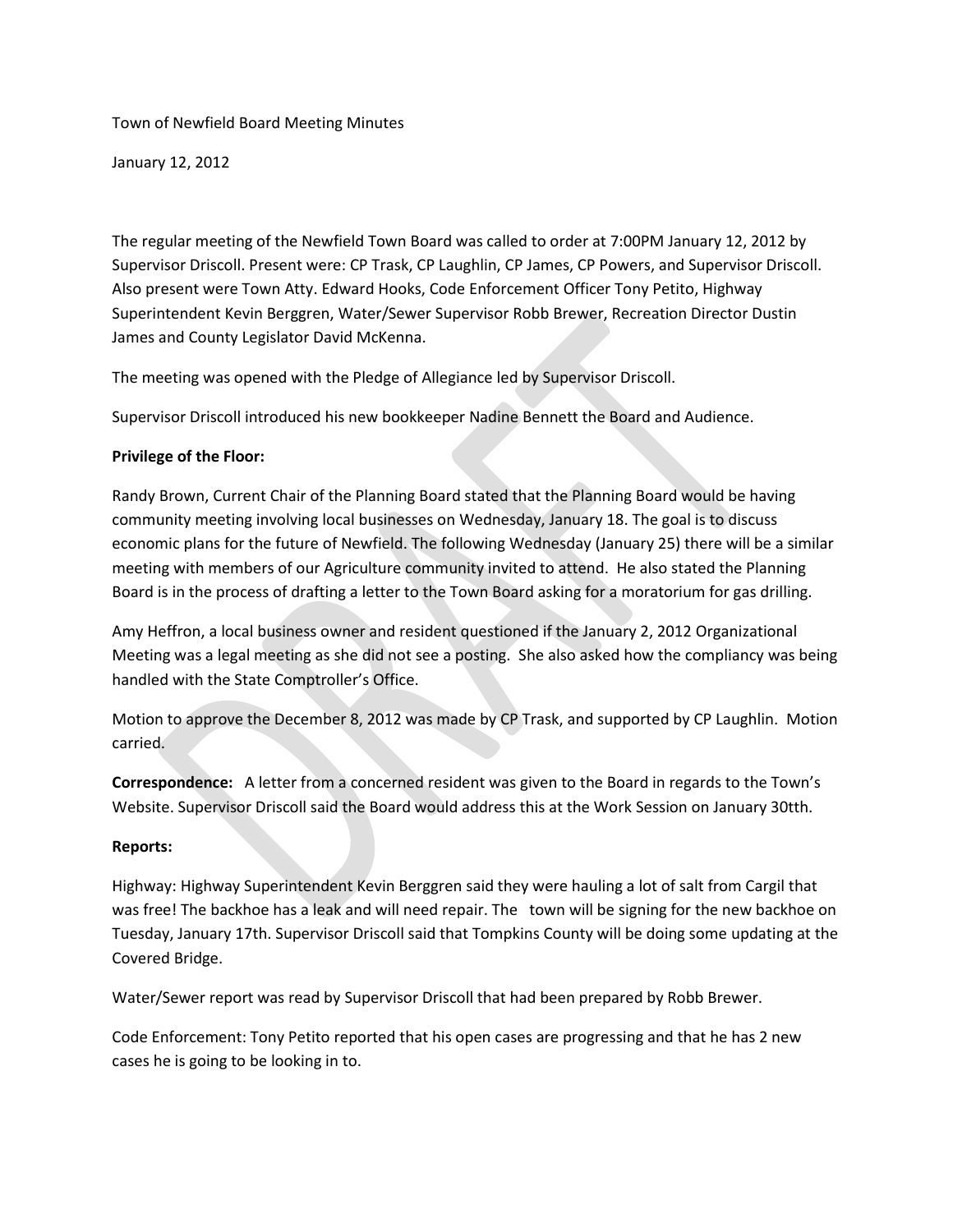Recreation: Recreation Director Dustin James reported that Basketball is underway and doing well… The Basketball uniforms have arrived and that most of the cost of those were covered from the Shootathon. The spring volleyball clinic will be coached by Tony Hackett. Dustin is also working on a fundraiser with Doug's Fish Fry. The date has yet to be set. Summer camp dates, rates and applications are ready to be distributed soon. He is also thinking of having a 5K race through the town, and having it end coming through the Covered Bridge, with a gathering behind the Town Hall is the park.

County Legislator: David Mckenna told us the current topic is "Who" is going to be the new chairperson? They will find out on Tuesday (January  $17<sup>th</sup>$ ) County Office for the Aging will be moving to old Carpet Bazar building on State Street and the County Legislative offices will be moving to the second floor of County Annex b ld.

#### **New Business**

### **RESOLUTION NO. 6 – 2012**

**RESOLVE** that Justice Payne's Court Clerk shall be paid at the rate of \$12.00 an hour, not to exceed \$7,500.00 and that

**RESOLVE** that Justice Gary Dresser's Court Clerk shall be paid at the rate of \$12.00 an hour, not to exceed \$7,500.00.

Motion was made by CP James to accept Resolution NO.6-2012, and supported by CP Powers,

Ayes

CP Trask

CP James

CP Laughlin

CP Powers

Supervisor Driscoll

Motion carried.

### **RESOLUTION NO. 7 – 2012**

**RESOLVE** that Christine Wright shall provide cleaning services for the Newfield Town Hall at an annualized rate of \$3,000 payable monthly.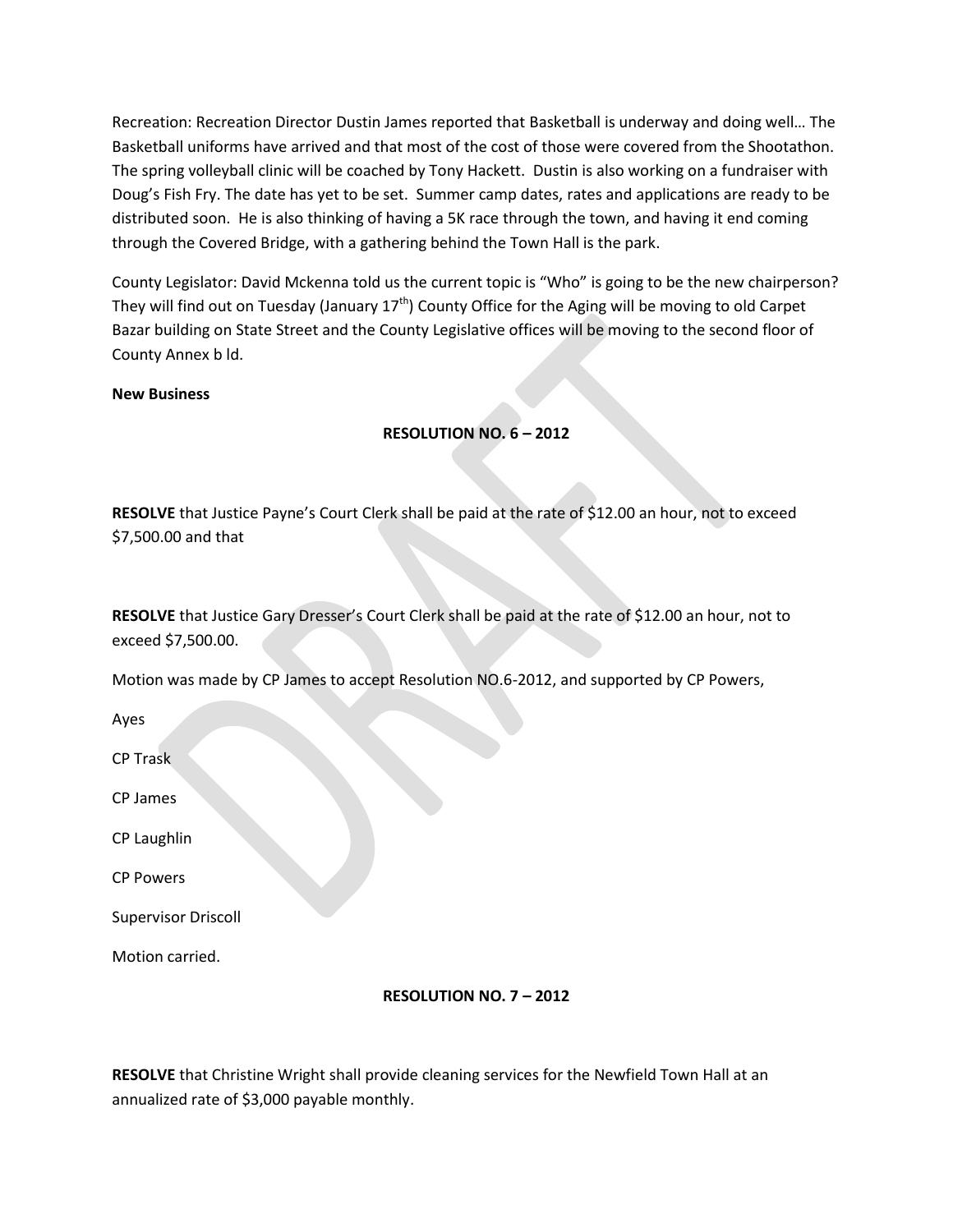Motion was made by C James to accept Resolution NO. 7-2012, and supported by CP Powers,

| <b>AYES</b>      | <b>NAYES</b>    |
|------------------|-----------------|
| CP James         | <b>CP Trask</b> |
| <b>CP Powers</b> |                 |

CP Laughlin

Supervisor Driscoll

Motion carried

### **RESOLUTION NO. 8 – 2012**

**RESOLVE** that the Supervisor is authorized to sign a contract with Harris Beach PLLC for the services of Edward Hooks, Esq. for the year 2012.

Motion was made by CP Laughlin to accept Resolution NO.8-2012 and supported by CP Trask

| AYES                       | <b>NAYES</b>                 |
|----------------------------|------------------------------|
| <b>CP Trask</b>            |                              |
| CP Laughlin                |                              |
| CP James                   |                              |
| <b>CP Powers</b>           |                              |
| <b>Supervisor Driscoll</b> |                              |
| Motion carried             |                              |
|                            | <b>RESOLUTION NO. 9-2012</b> |

**RESOLVE** that Town Clerk Karen Kenerson is authorized as a signatory for the following Town of Newfield Checking Accounts at Tioga State Bank: Tax Accounts and Town Clerk.

Motion was made by CP Trask to accept Resolution NO. 9-2012 and supported by CP Laughlin

| <b>AYES</b>     | <b>NAYES</b> |  |
|-----------------|--------------|--|
| <b>CP Trask</b> |              |  |
| CP Laughlin     |              |  |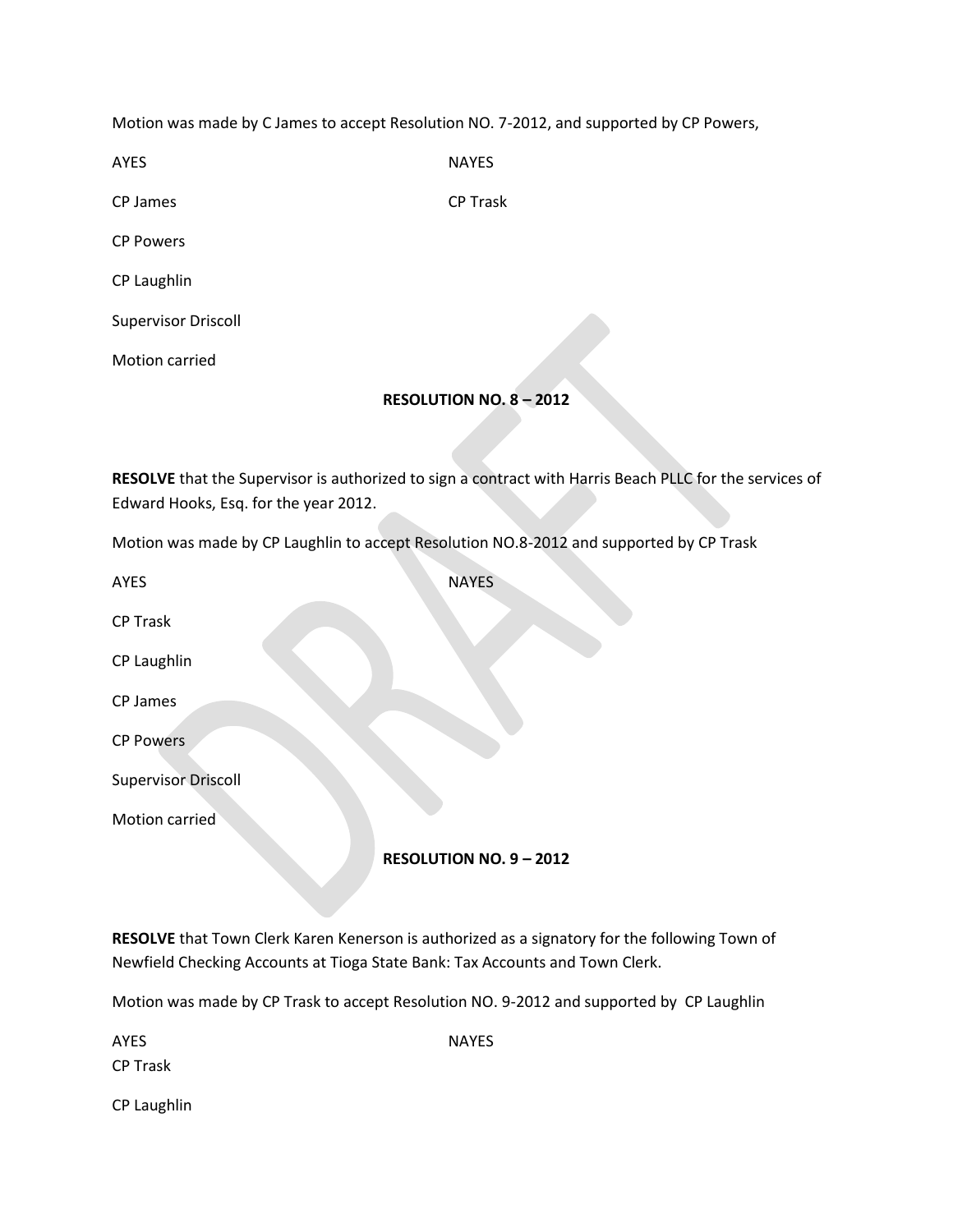CP James

CP Powers

Supervisor Driscoll

Motion Carried

### **RESOLUTION NO. 10 – 2012**

**RESOLVE** that the Supervisor is authorized to sign a contract with Tompkins County Society for the Prevention of Cruelty to Animals for dog control services for the year 2012.

CP Trask had concerns about the annual increases over the next 2 years of over 10% each year. He felt that the increases were excessive during these tough financial times. CP Laughlin asked if we had less calls to respond to if our rate would change any. Members of the audience asked about increasing the license fees, how Ithaca College and Cornell University affected the numbers and also how the SPCA budgets. Motion was made by CP James to accept Resolution NO. 10-2012 and was supported by CP Powers.

| <b>AYES</b>                | <b>NAYES</b>    |
|----------------------------|-----------------|
| CP James                   | <b>CP Trask</b> |
| CP Laughlin                |                 |
| <b>CP Powers</b>           |                 |
| <b>Supervisor Driscoll</b> |                 |
| Motion carried             |                 |

#### **Old Business**

Supervisor Driscoll reported that an auditor from the NYS Comptroller's office was in December 28-30, he interviewed Town Hall employees, and has recommended that the State conduct an audit. He was not sure when the audit would take place. Supervisor Driscoll stated this would be brought up at the next work session. An audience member asked if the penalties had been resolved yet, and Supervisor Driscoll stated that he was filing an appeal and the penalties were unpaid. He is also asking the bookkeeper to review the accounts, as he feels there may be an error in the  $3^{rd}$ . quarter. We are awaiting the penalties for the October payment.